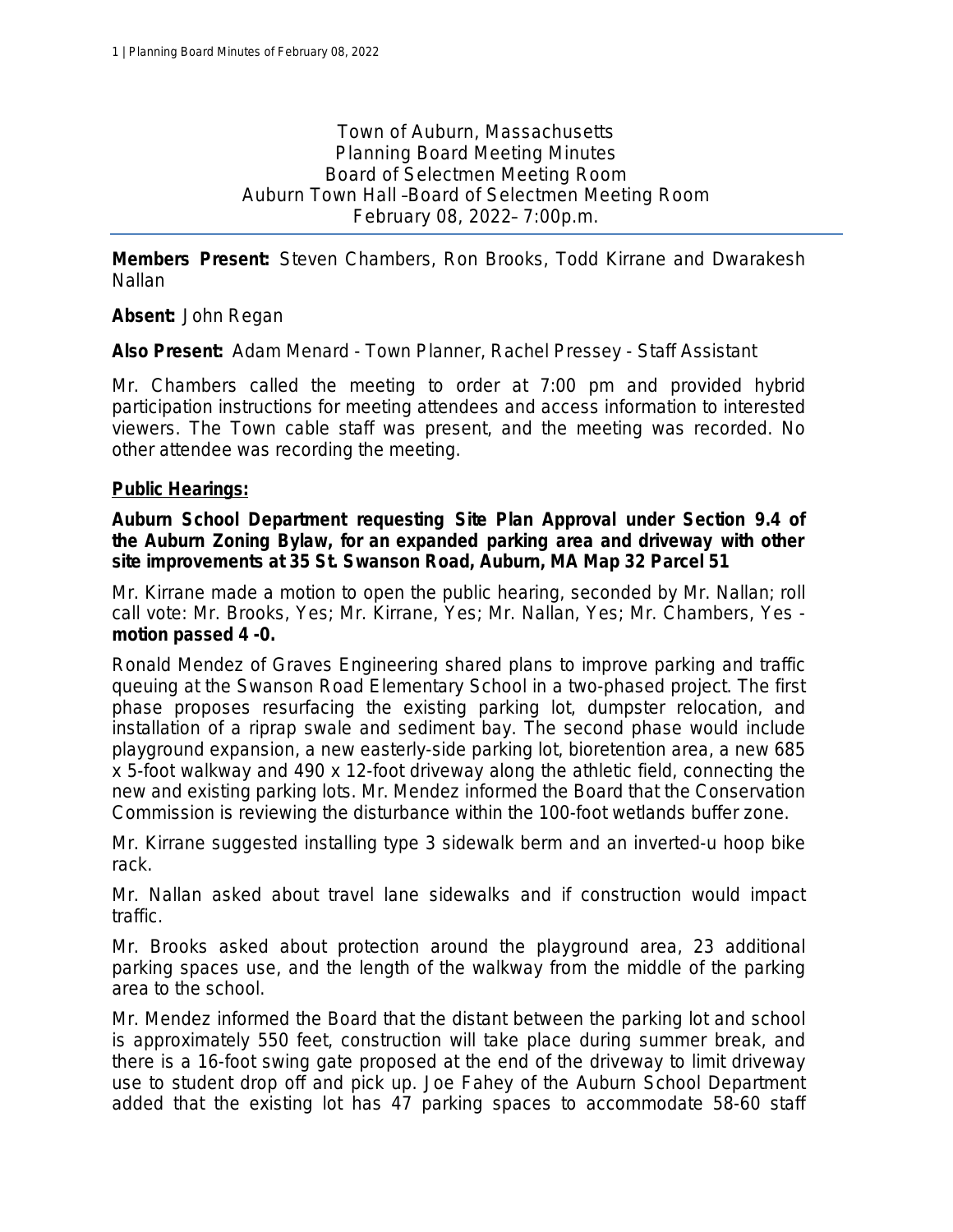members and visitors. The new lot will provide an additional 30-40 parking spaces and the queuing lane connecting the two lots will reduce safety concerns related to students' parental drop offs.

Mr. Chambers asked about queuing lane directional signage, afterhours usage, and requested crosswalk detail and emergency access recommendation from Town safety personnel.

Mr. Fahey shared plans to install driveway arrows for traffic direction and signs for usage. Mr. Fahey further explained that emergencies could be addressed on the athletic field, staff escort children from the queuing area to the building, and the school department is seeking funding for sidewalk lighting.

Robert Lynch of 18 Grandview Street asked about the sidewalk location, if the queuing driveway is one-way traffic, and the distance between the proposed drive aisle and the tree line. Mr. Lynch also requested afterhours drive aisle use prevention and fencing improvements for additional privacy.

Mr. Chambers asked about the next Conservation Commission hearing date.

Mr. Mendez stated that the next Conservation Commission meeting is Wednesday, February 23, 2022, the walkway runs along the field side of the drive aisle, the proposed drive aisle is 10-feet from the tree line and 60-feet from the property line, with a vegetative area between.

Mr. Brooks encouraged mitigating abutters concerns. Mr. Nallan agreed and suggested installing gates at both ends of the drive aisle.

Mr. Kirrane recommended pedestrian activated flash beacons at the crosswalks, revised plans, and Article 97 clarification at the next meeting.

Mr. Kirrane made a motion to continue the public hearing to the February 22, 2022 Planning Board meeting, seconded by Mr. Nallan; *roll call vote: Mr. Brooks, Yes; Mr. Kirrane, Yes; Mr. Nallan, Yes; Mr. Chambers, Yes* - *motion passed 4 -0.*

#### **Fazza Management Inc. requesting Site Plan Approval under Section 3.2.2.2 of the Auburn Zoning Bylaw for 12 town houses at 262 Central Street. Auburn MA 01501, Map 56 Parcel 82.**

Mr. Brooks made a motion to continue the public hearing to the March 08, 2022 Planning Board meeting, seconded by Mr. Kirrane; *roll call vote: Mr. Brooks, Yes; Mr. Kirrane, Yes; Mr. Nallan, Yes; Mr. Chambers, Yes* - *motion passed 4 -0.*

### **Modification:**

### **Commerce Drive Subdivision**

Clayton Williams of Eastland Partners proposed relocating electric service to overhead wires at the request of National Grid.

Mr. Kirrane and Mr. Brooks questioned National Grid's request for overhead electrical service.

Mr. Nallan asked about overhead line clearance requirements.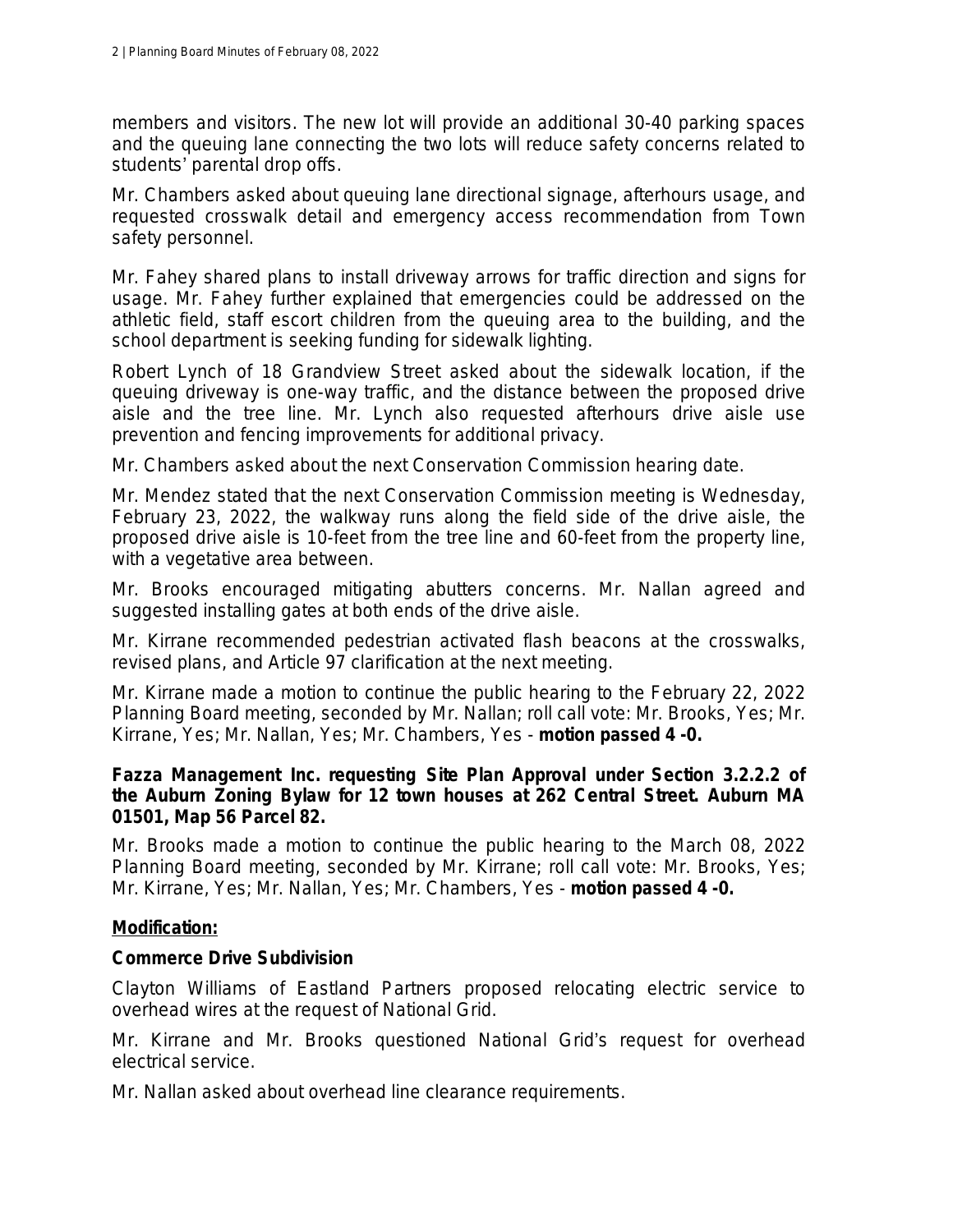Mr. Williams shared pole locations and roadway crossings on National Grid's site plan, explaining that the overhead service will be added to work already scheduled in the area.

Mr. Chambers requested National Grid's notification regarding the changes to the electrical service.

Mr. Brooks made the motion to accept the proposal as a minor modification, seconded by Mr. Kirrane; *roll call vote: Mr. Brooks, Yes; Mr. Kirrane, Yes; Mr. Nallan, Yes; Mr. Chambers, Yes* - *motion passed 4 -0.*

Mr. Kirrane made the motion to approve the utility changes, conditional upon submission of National Grid's recommendation, seconded by Mr. Nallan; *roll call vote: Mr. Brooks, yes; Mr. Kirrane, Yes; Mr. Nallan, Yes; Mr. Chambers, Yes motion passed 4 -0.*

## **Minutes:**

## **01-11-2022**

Mr. Kirrane made the motion to approve the January 11, 2022 Planning Board meeting minutes, seconded by Mr. Nallan; *roll call vote: Mr. Brooks, Yes; Mr. Kirrane, Yes; Mr. Nallan, Yes - motion passed 3-0-1. Mr. Chambers abstained due to meeting absence.*

## **Town Planner Update:**

Mr. Menard asked the Board had concerns about increasing mailing fees from \$1.00 to \$2.00, due to the associated operating and mailing costs.

Mr. Chambers, Mr. Kirrane, Mr. Brooks, and Mr. Nallan had no concerns regarding the increase in mailing costs.

# **Adjournment:**

Mr. Nallan made the motion to adjourn at 7:55pm, seconded by Mr. Kirrane; *roll call vote: Mr. Brooks, Yes; Mr. Kirrane, Yes; Mr. Nallan, Yes; Mr. Chambers, Yes motion passed 4 -0.*

Next meeting will be February 22, 2022 at 7:00 PM.

Respectfully Submitted,

Rachel Pressey, Staff Assistant to the Town Manager

To access video playback of the Planning Board meetings, please visit www.auburnguide.com and click the "Playback of Government Meetings" link on the homepage.

# **Planning Board Packet Documents**

- Site Plan Application 35 Swanson Road
- Site Plan 35 Swanson Road